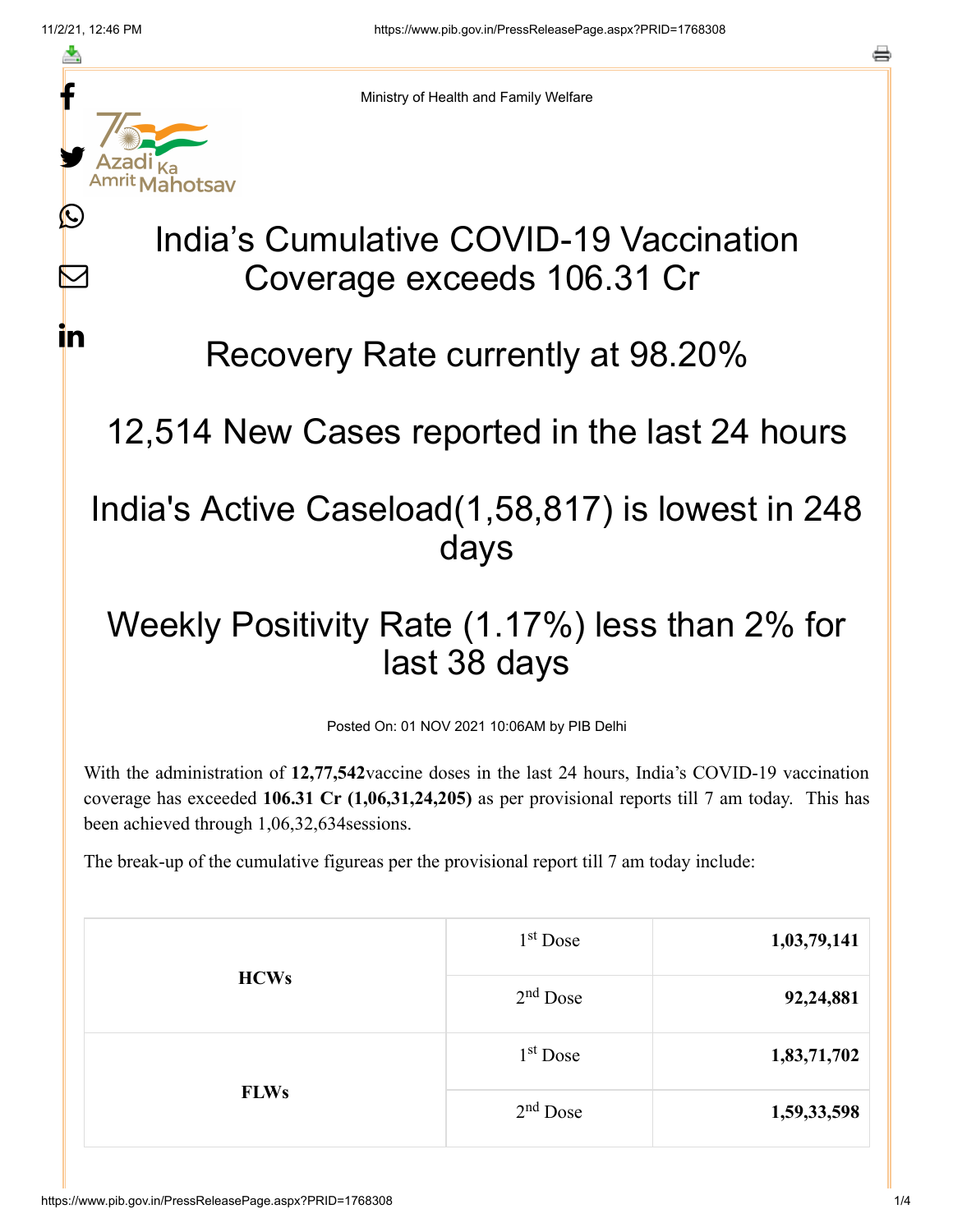| f                     |                       | 1 <sup>st</sup> Dose | 41,89,13,774 |
|-----------------------|-----------------------|----------------------|--------------|
| Age Group 18-44 years | $2nd$ Dose            | 14,24,08,610         |              |
| $\bigcirc$            |                       | $1st$ Dose           | 17,49,26,935 |
|                       | Age Group 45-59 years | $2nd$ Dose           | 9,64,66,823  |
|                       |                       | 1 <sup>st</sup> Dose | 10,97,79,956 |
| in                    | Over 60 years         | $2nd$ Dose           | 6,67,18,785  |
| <b>Total</b>          |                       | 1,06,31,24,205       |              |

The recovery of **12,718**patients in the last 24 hours has increased the cumulative tally of recovered patients (since the beginning of the pandemic) to **3,36,68,560.**



Consequently, India's recovery rate stands at **98.20%**.

Sustained and collaborative efforts by the Centre and the States/UTs continue the trend of less than 50,000 Daily New Cases that is being reported for 127 consecutive days now.

**12,514 new cases** were reported in the last 24 hours.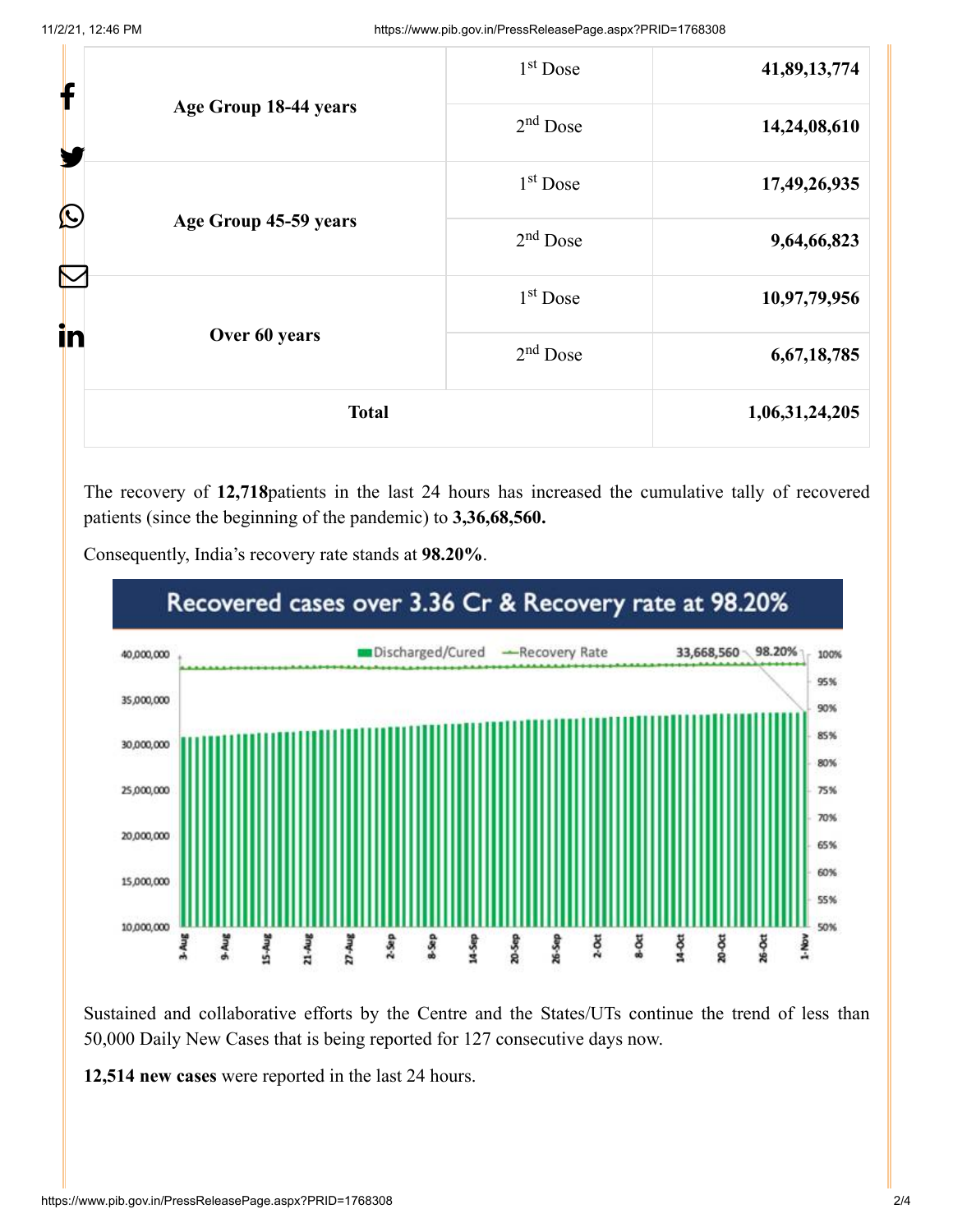11/2/21, 12:46 PM https://www.pib.gov.in/PressReleasePage.aspx?PRID=1768308



The Active Caseload is presently at **1,58,817 is lowest in 248 days.**Active cases presently constitute **0.46%** of the country's total Positive Cases, which **is lowest since March 2020.**



The testing capacity across the country continues to be expanded. The last 24 hours saw a total of

8,81,379tests being conducted. India has so far conducted over **60.92 Cr (60,92,01,294**) cumulative tests.

While testing capacity has been enhanced across the country, **Weekly Positivity Rate at 1.17% remains less than 2% for the last 38 days now.** The **Daily Positivity rate reported to be1.42%.** The daily Positivity rate has remained below2% for last 28 days and below 3% for 63 consecutive days now.